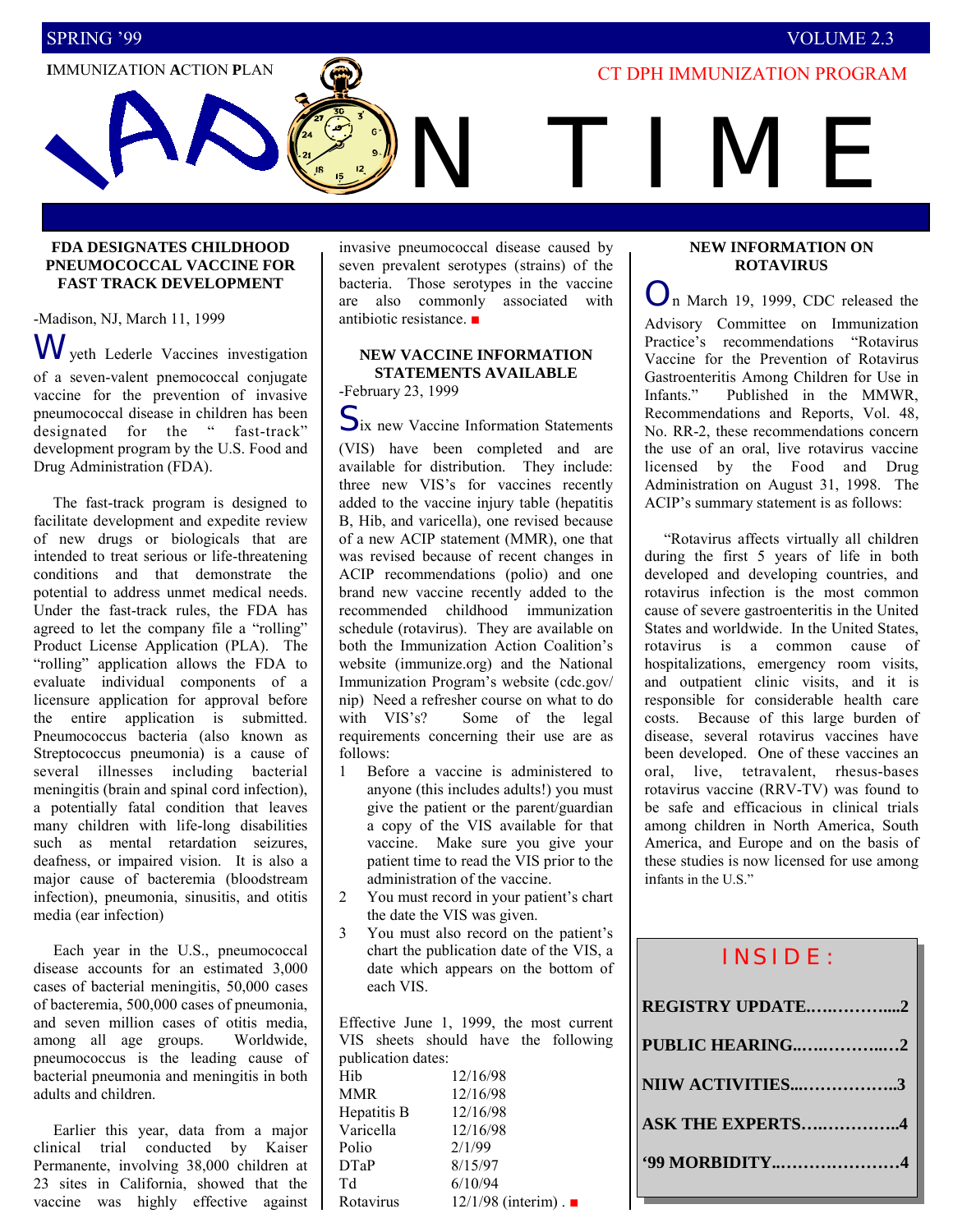#### *(Continued from page 1)*

 ìThe vaccine is an oral, live preparation that should be administered to infants between the ages of 6 weeks and 1 year. The recommended schedule is a three dose series, with doses to be administered at ages 2, 4, and 6 months. The first dose may be administered from the ages of 6 weeks to 6 months; subsequent doses should be administered with a minimum interval of 3 weeks between doses. The first dose should not be administered to children aged greater than or equal to 7 months because of an increased rate of febrile reactions after the first dose among older infants. Second and third doses should be administered before the first birthday. Implementation of these recommendations in the U.S. should prevent most physician visits for rotavirus gastroenteritis and at least twothirds of hospitalizations and deaths related to rotavirus."  $\blacksquare$ 

#### **PUBLIC HEARING HELD SCHOOL, DAYCARE ENTRY REQUIREMENTS**

he school and day care immunization regulations are undergoing several important changes to bring them up to date with current national immunization recommendations. State statutes (Connecticut General Statutes Sections 19a-7f and 10-204a) require CT school and daycare immunization requirements to be consistent with the national ones. There are a number of proposed changes to day care and school entry immunization requirements. Among them are two requirements for varicella vaccine which had been proposed to go in effect in August 1999. One is a requirement that all children born 1/1/97 or more recently be immunized prior to entry into licensed day care. The other requirement that all children without a history of chickenpox be immunized prior to 7th grade entry. A public comment period, culminating in a public hearing on March 18, was part of the regulatory process to review the proposed changes. Although most of the comments received were in support of the proposed varicella vaccine requirements, there was a plea from school physicians and nurses that the implementation of the 7th grade entry requirement be postponed until August 2000. Many children who will be entering 7th grade in August 1999 have already had their health assessment and it would be costly to go back and add varicella to it. In the wake of the public hearing, the proposed regulations will be revised to change the implementation date of the day care entry requirements to January 2000 and the implementation of the 7th grade entry requirement to August 2000. For children who have a history of chickenpox, the proposed regulations will still call for a physician note that the child has a history of chickenpox with month and year of chickenpox noted.

The proposed changes include:

#### **DAY CARE**

*Varicella* added to the vaccination requirements for children born 1/1/97 or after beginning in January 2000.

#### **SCHOOL**

*Varicella* added to the vaccination requirements for children born 1/1/97 entering KG-1st grade and for adolescents entering the 7th grade beginning in August of 2000.

*Hepatitis B* required for 7th graders beginning in August of 2000 and 8th graders beginning in August of 2001. The 7th graders must show proof of at least one dose of Hep B upon entry and by the time they enter 8th grade must have the whole series completed (3 doses Hep B vaccine)

*Measles* vaccination required for children entering KG-1st grade beginning in August of 2000. Children entering KG-1st grade will be required to have 2 doses of measles containing vaccine upon entry.

#### *DTaP/Polio* modification

The 4th dose of DTaP and 3rd dose of polio vaccine will be required before school entry. At least one of the doses for both DTaP and polio must be given on or after the fourth birthday but prior to school entry.

#### **ROTAVIRUS ADDED TO REPORTABLE SIGNIFICANT FINDING LIST FOR 1999**

otavirus is the leading cause of severe childhood diarrhea in the U.S. and is responsible for up to 600 hospitalizations per vear in U.S. and is responsible for up to 600 hospitalizations per year in children 0-4 years of age in CT. On August 31, 1998, the Food and Drug Administration approved the Wyeth-Lederle Rotavirus vaccine Rotashield , making rotavirus a vaccine preventable disease. The vaccine is likely to be distributed in Connecticut sometime this summer through the state Vaccines for Children Program. To monitor the burden, epidemiology, and potential preventability of confirmed rotavirus infection in the vaccine era, rotavirus gastroenteritis has been added to the Department of Public Health's list of Reportable Diseases and Laboratory Findings.

#### **NATIONAL IMMUNIZATION PROGRAM RELEASES NATIONAL IMMUNIZATION SURVEY DATA**

T he National Immunization Survey (NIS) is an ongoing survey that provides national estimates of vaccination coverage among children aged 19-35 months based on data for the most recent 12 months for each of the 50 states, the District of Columbia, and 27 other selected urban areas. CDC initiated the NIS in April of 1994 to monitor vaccination coverage levels as part of the Childhood Immunization Initiative (CII), a national strategy to ensure high vaccination coverage of children during the first 2 years of life. The current report represents NIS findings for July 97- June 98.

 NIS uses a quarterly random-digit-dialed sample of telephone numbers for each survey area to collect vaccination information for all eligible children. For completeness and verification, vaccination data are also requested from the vaccination providers. Provider data are weighted to represent the entire group of children surveyed and to account for household non-response, birthrate data and the lower vaccination coverage levels among children in households without telephones.

 According to the results of the survey, Connecticut and Massachusetts ranked 3rd nationally with an 86% immunization coverage rate (4 DTP, 3 Polio and 1 MMR) for two old year children. Alabama and Vermont were ranked 1st at 88% and Maine ranked 2nd at 87%.

### **ANNOUNCEMENT!!!**

CDC'S SATELLITE BROADCAST: **IMMUNIZATION UPDATE**  WILL BE ON SEPTEMBER 16, 1999 9:00 AM TO 11:30 AM AND 12:00 PM TO 2:30 PM *Call the State Immunization Program at (860) 509-7929 for the location nearest you* 

#### **REGIS TRY UPDATE** ☆

☆

Representatives from ACS Government Solutions Group were at 410 Capitol Ave. March 22-26 to provide training on the CT Immunization Registry and Tracking System to Immunization Program Staff. Modifications to the registry will continue to be made and ACS will return for further training sessions in the next few months. The registry is expected to roll out statewide throughout 1999-2000.

 IAP Coordinators are now contacting immunization providers in their respective areas to announce the deployment of the registry and to determine which practices will be going on-line. By state law, all immunization providers will be required to report immunization histories to CIRTS either by fax or on-line. Those providers in non-IAP areas will be contacted by CIRTS personnel.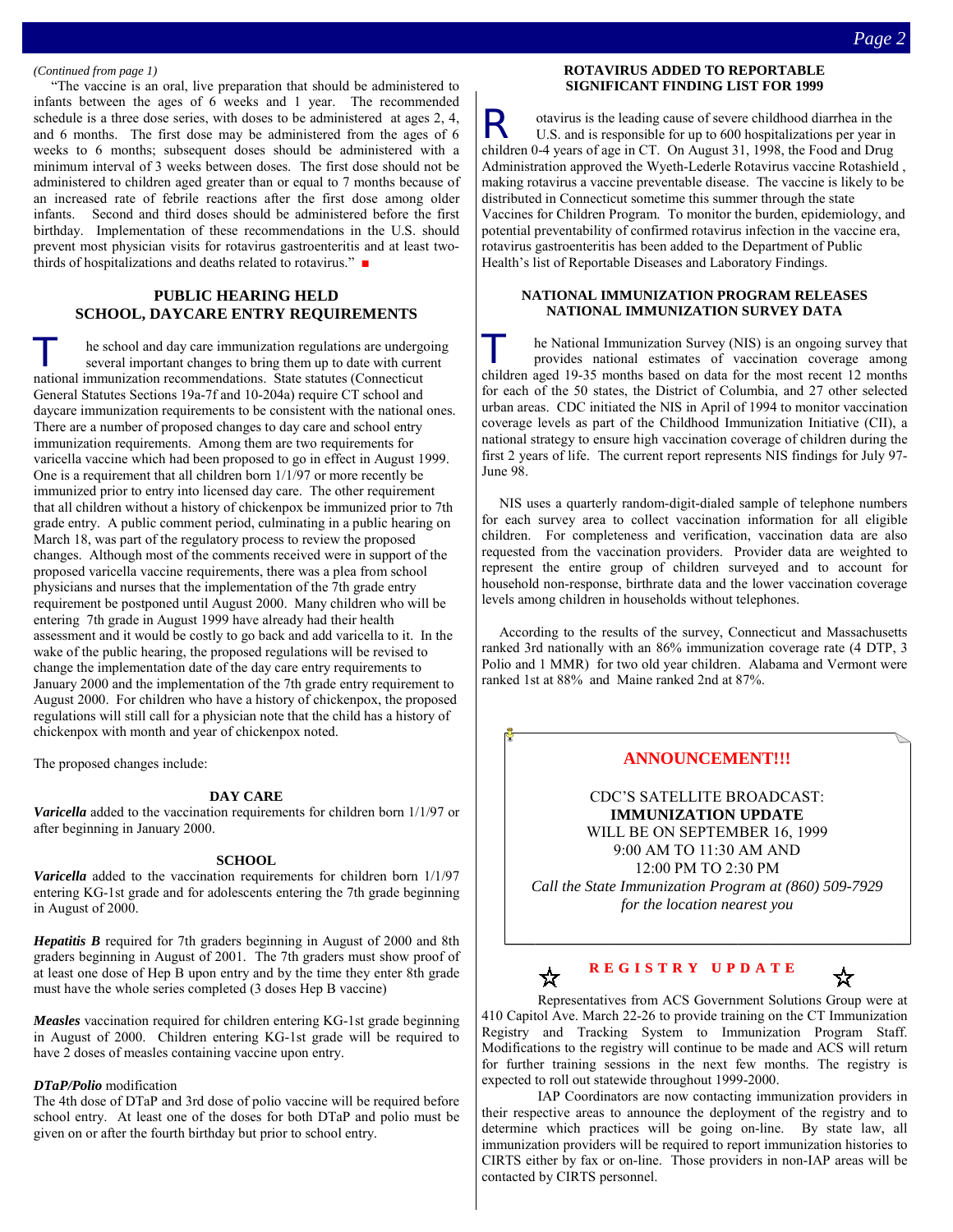# **April 18th-24th is: National Infant Immunization Week**

#### **ACTIVITIES PLANNED FOR CONNECTICUT**

#### **BRIDGEPORT:**

A week long children's health fair during the week of April 19-23, 1999 will be held at several locations in the area including the Bridgeport Health Department, WIC, the North End clinic and East Side Clinic. The fair will run from 9 AM to Noon each day. Immunization will be promoted. **DANBURY:** 

A special varicella vaccine clinic will be held during the week of April 18-24, 1999. Location and times to be determined. Call the Danbury VNA for details at (203) 792-4120.

#### **MERIDEN:**

Volunteers will represent the health department and the Immunization Program at a Daffodil Festival at Hubbard Park in Meriden on April 24th from 11 AM to 5 PM and on April 25th from 12 PM to 5 PM. Immunization awareness and education will be presented throughout both days. The festival is an annual event consisting of many activities including health promotion, crafts, a food tent, a carnival of rides, music and a parade. **MIDDLETOWN:**

A childrenís health fair will be held at the Westbrook YMCA on April 24th from 12 PM to 4 PM where there will be immunization materials distributed. **NAUGATUCK VALLEY:** 

A Family Health & Resource Fair will be held on April 24, 1999 from 10 AM to 3 PM at Warsaw Park , Pulaski Highway, Ansonia. It will feature a teddy bear clinic to show children using their bears how to be immunized while explaining the importance of immunization to the parents. There will also be free gifts, health screenings, balloon art, face painting, Sparkles the Clown, and many demonstrations from child health and safety organizations. **NEW BRITAIN:** 

 A free immunization clinic will be held on April 22, 1999 at the New Britain Community Health Center from 4 PM to 8 PM. All vaccines will be offered, and it will be open to the public.

The New Britain Immunization Program's web site will be unveiled. Web users can access the site containing much useful immunization information at www.dgne.com/nbhealth/immunization

The New Britain Immunization Program will host an "Immunization Day" on opening weekend for the New Britain Rock Cats baseball team. The event will take place on April 18, 1999 at 2 PM. All those parents who bring their child's immunization record card will receive a free ticket for their child with a paid adult ticket.

#### **NEW HAVEN:**

There will be a Mayor's Youth Exposition on April 24th, 1999 from 12:00 PM to 5:00 PM at the New Haven Coliseum where immunization material will be distributed and promoted.

#### **NEW LONDON:**

The annual Kids Care Fair will be held April 17, 1999 from 10:00 AM to 2:00 PM at the New London mall. There will be an immunization booth with all current educational information as well as the New London Immunization Coordinator to answer questions. In addition, displays by the police and fire departments, and entertainment by the town clown will add to the fun. This event will be advertised by the local radio station Q105.

#### **NORTH EAST DISTRICT:**

A radio interview with a local pediatrician will be broadcast on April 20, 1999 on WINY Radio at 7 AM. They will be discussing the current issues surrounding childhood immunization.

#### **NORWALK:**

During a car seat safety check held at Norwalk Health Department on April 24, 1999 from 10 AM to 12 PM, immunization information will be given to all parents. A free prize will be given to each parent who brings a copy of their child's immunization record.

#### **STAMFORD:**

A Kids Health Fair is planned for April 24, 1999 from 9 AM to 1 PM at the Stamford School Readiness Program on Hillandale Avenue in Stamford.

ìChicken Poxî, the school nurse dressed as a chicken, will go from class to class passing out red stickers to the children, asking them to place them anywhere on the face, hands, etc. where chicken pox may show up. Children in the school will also participate in an immunization coloring contest a week before the fair. Participating children will be given a "Meanie Baby" called Chicken Pox, and all art work will be displayed in the lobby of the government Center in Stamford. The health fair itself will focus on health education, health promotion, and accident prevention. The Stamford Immunization Program will offer the chicken pox vaccine to Vaccine For Children-eligible children.

#### **TORRINGTON:**

The fourth annual "Be Wise: Immunize" children's immunization fair will take place on Friday, April 23, 1999 from 10 AM to 4 PM at Brooker Memorial, 157 Litchfield Street in Torrington. Free shots will be given as well as entertainment including animals, clowns, and face painting. Refreshments will be served.

#### **WATERBURY:**

An "Immunization Awareness Day" has been planned for April 20 and 22, 1999 at the McDonald's on Chase Ave. in Waterbury. The Waterbury Immunization Program will speak to parents regarding the importance of immunization and will provide free immunization coloring books and crayons, and baby bibs with the Immunization Program's phone number. McDonald's will provide parents with food coupons and balloons.

#### **WINDHAM:**

Pins will be worn by over 200 health care providers and community health organizations throughout the area promoting immunization. The pins say, "Love Them, Immunize Them".

#### **WEST HAVEN:**

Baby bibs promoting immunization will be given out at the West Haven Community Health Center at all well child visits during the week of April 18-24, 1999.

#### **HARTFORD:**

All hospitals in Hartford, as well as several others throughout the state will emphasize and promote immunization in the Emergency Room.